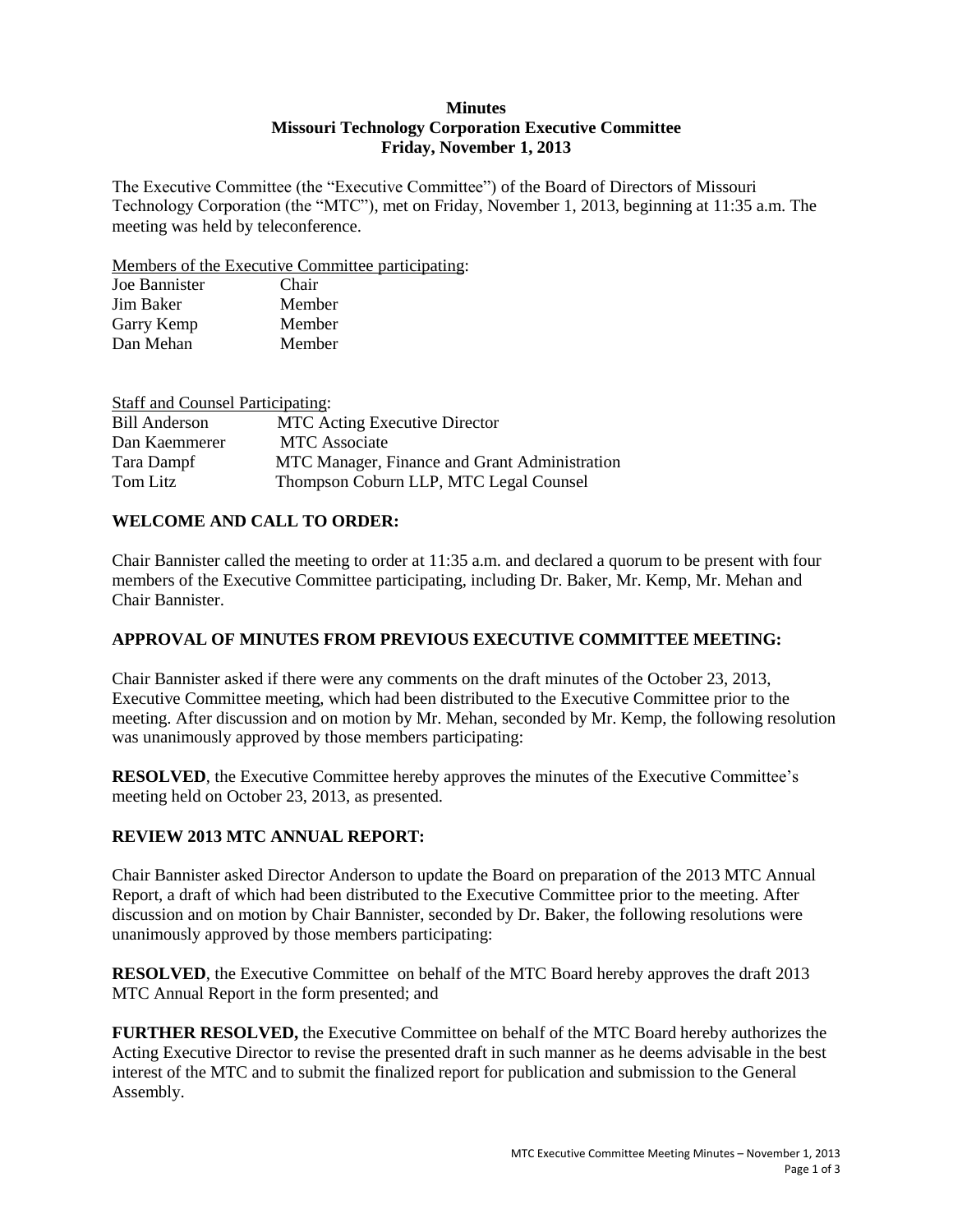## **CLOSED SESSION:**

On motion by Mr. Mehan, seconded by Dr. Baker, the following resolution was approved by roll call vote as follows:

**RESOLVED**, the Executive Committee hereby approves entering into Closed Session at 11:38 a.m. pursuant to Sections 610.021 (1), (12), (14), and (15), RSMo, to review transaction documents relating to one IDEA Fund application.

| Dr. Baker              | aye |
|------------------------|-----|
| Mr. Kemp               | aye |
| Mr. Mehan              | aye |
| <b>Chair Bannister</b> | aye |

On motion by Mr. Mehan, seconded by Dr. Baker, the following resolution was approved by roll call vote as follows:

**RESOLVED**, the Executive Committee approves reconvening from Closed Session at 11:42 a.m.

| Dr. Baker       | aye |
|-----------------|-----|
| Mr. Kemp        | aye |
| Mr. Mehan       | aye |
| Chair Bannister | aye |

Chair Bannister reported that the Executive Committee took no action in the Closed Session after a discussion confined to the matters stated above. The Executive Committee continued its discussion in open session.

## **REVIEW IDEA FUND TRANSACTION DOCUMENTS:**

On motion by Mr. Mehan, seconded by Mr. Kemp, the following resolutions were unanimously approved by those members participating:

**RESOLVED,** the Executive Committee on behalf of the MTC Board hereby approves the transaction documents for an investment by MTC in an amount of \$50,000 pursuant to TechLaunch Application 20122013-07-004 (Cardioptimus, LLC) in substantially the form presented;

**FURTHER RESOLVED,** the Executive Committee on behalf of the MTC Board hereby authorizes the MTC Acting Executive Director to execute and deliver on behalf of the MTC all documents relating to such investment on behalf of the MTC; and

**FURTHER RESOLVED,** the Executive Committee on behalf of the MTC Board hereby authorizes the MTC Acting Executive Director on behalf of the MTC to negotiate, amend, and approve any and all agreements, documents or instruments and to take such other actions as may be required or desirable in connection with, or in furtherance of the above investment.

## **ADJOURNMENT:**

Having no further business to discuss, on motion by Dr. Baker, seconded by Mr. Mehan, the following resolution was unanimously approved by those members participating: